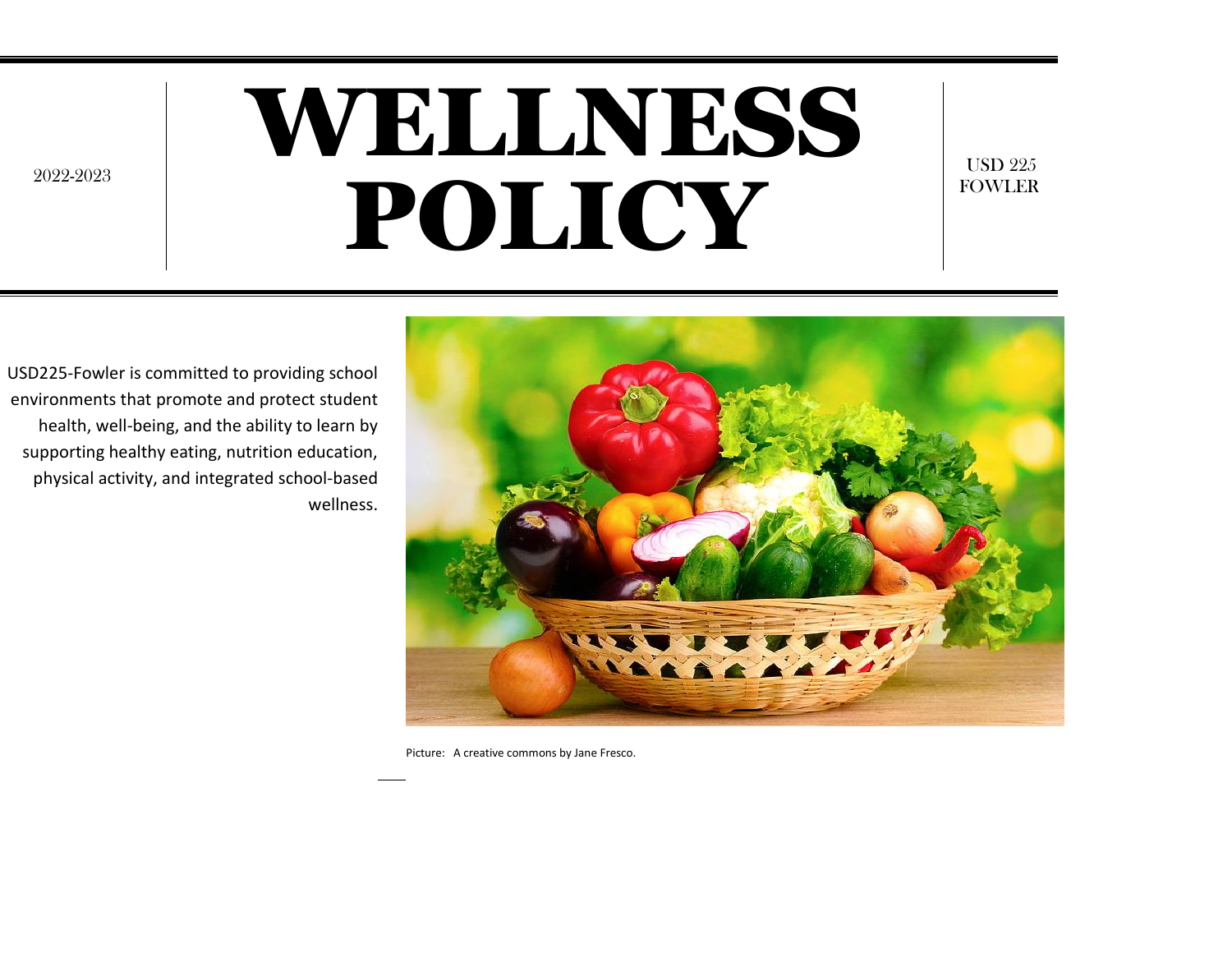

## **The latest updates to get you through the day**

### **Nutrition General Guidelines:**

All school food service personnel received required food safety training regularly with a minimum of every five years. Annual education training for all food service personnel meets federal and state requirements.

- The dining area has seating to accommodate all students during each serving period.
- The food service area is clean. orderly, and has an inviting atmosphere that encourages meal consumption.
- Content of reimbursable lunch and breakfast is identified near or at the beginning of the serving line.
- The dining area has adequate adult supervision.
- Food service applications are completed annually as required by KSDE and processed for reimbursable meals by the USDA.
- Food service applications are provided during enrollment and verification for reduced or free meals is determined by using the information provided on this application as required by the state.
- To encourage healthy choices the students are part of the following programs as determined by the state application process: Seamless Summer Program, Summer Food Service Program, and/or School Nutrition Program.

#### **Water Access:**

During the day students have access to drinking water including during meal service. Hygiene standards are followed for the delivery of drinking water.

**Breakfast and Lunch information begins on Page 3**

#### **Promoting Healthy Eating:**

Posters for healthy eating including "my plate" are visible in the meal service areas and food service staff share healthy eating information with students during meals.

Page 2